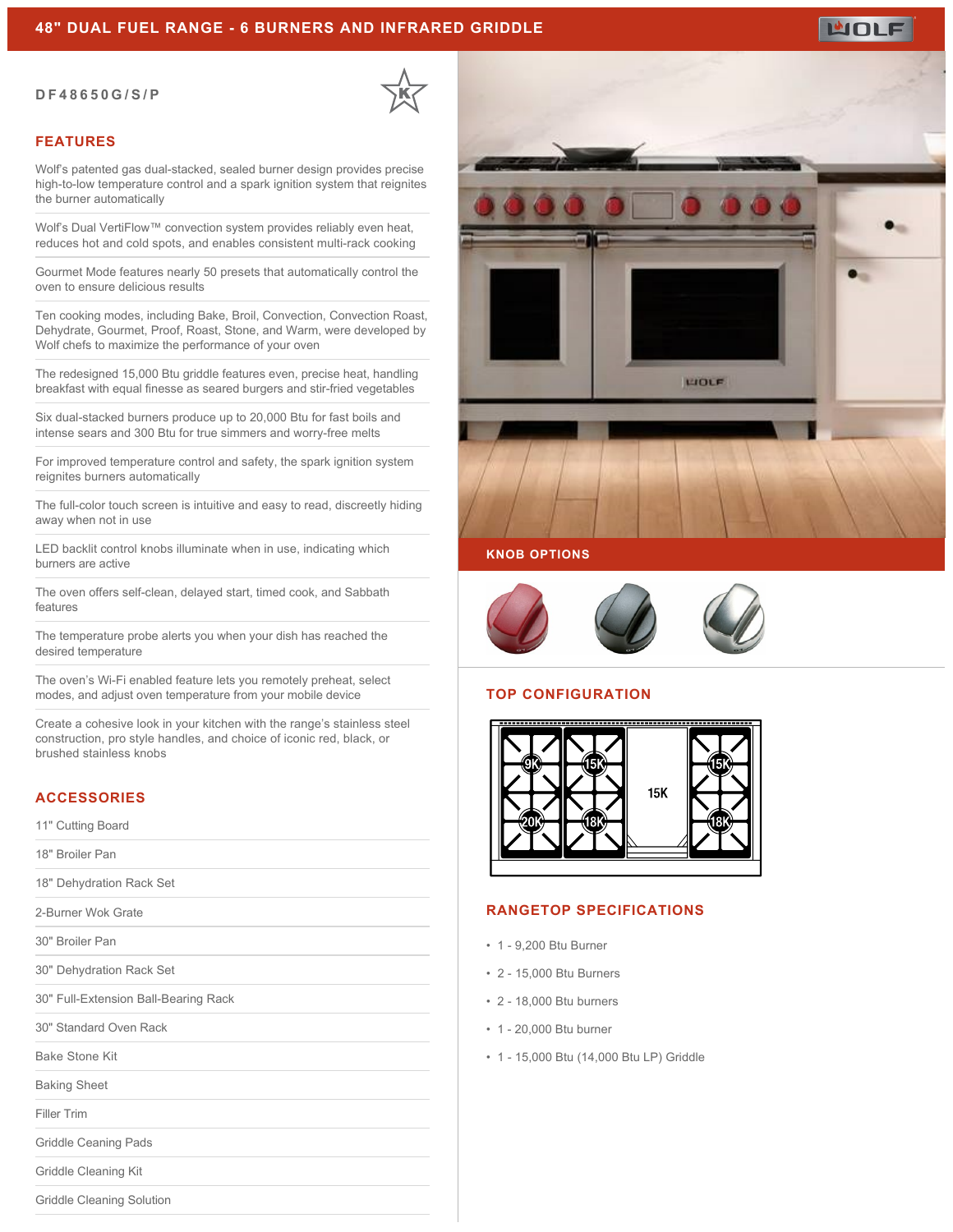| <b>Temperature Probe</b>                                                                                             |
|----------------------------------------------------------------------------------------------------------------------|
| Stainless steel, brass or chrome bezels                                                                              |
| Signature red, black or stainless steel control knobs                                                                |
| <b>Rear Caster Covers</b>                                                                                            |
| Front Leg Extension Covers                                                                                           |
| Stainless Steel Kickplates                                                                                           |
| 5" and 10" stainless steel risers, and 20" riser with shelf                                                          |
| Accessories available through an authorized dealer.<br>For local dealer information, visit subzero-wolf.com/locator. |

Specifications are subject to change without notice. This information was generated on July 3, 2022. Verify specifications prior to finalizing your cabinetry/enclosures.